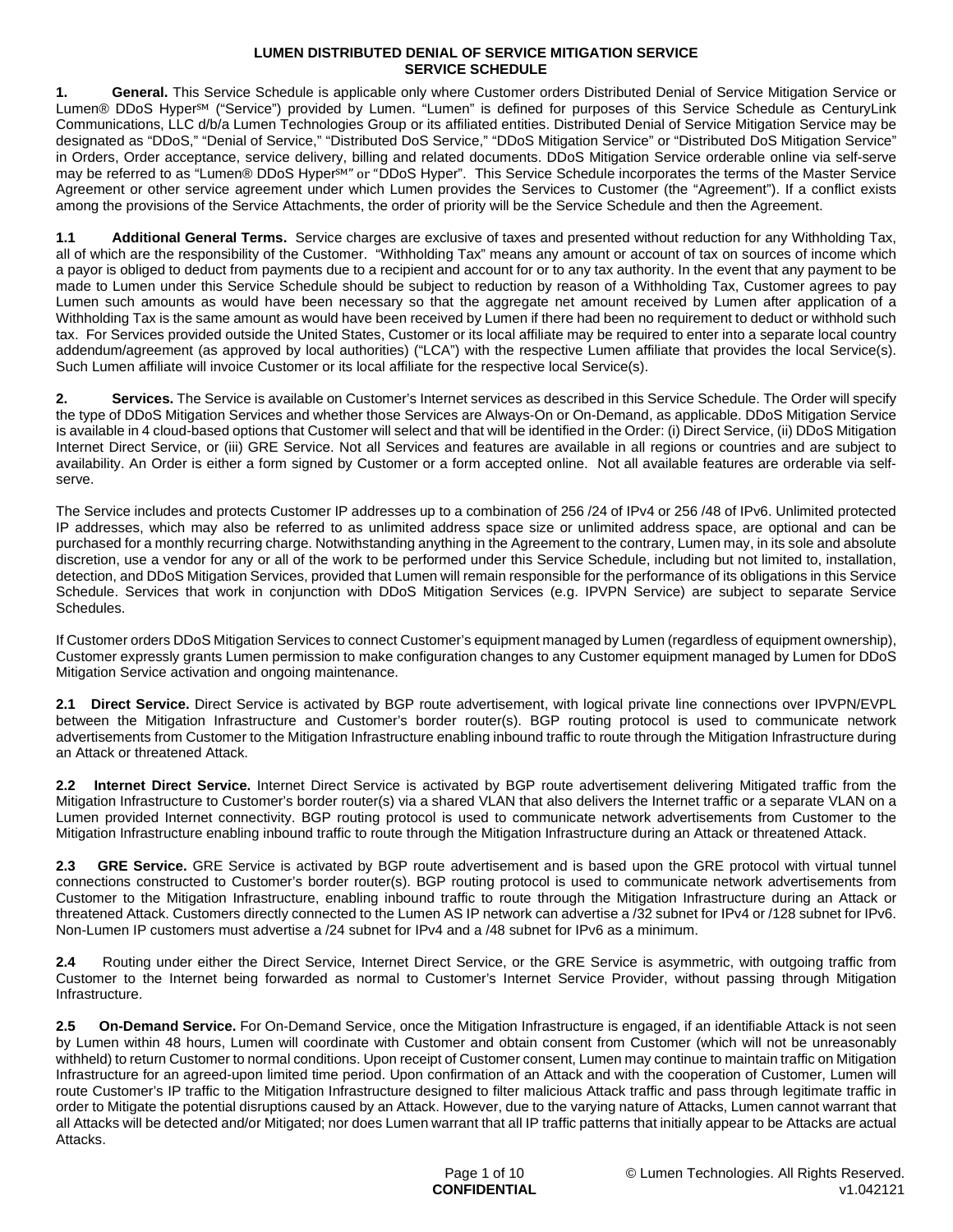**2.6 Always-On Service.** For Always-On Service, the diverted traffic entering Lumen's Mitigation Infrastructure will be inspected and filtered of Attack traffic based on predefined filters agreed upon by Lumen and Customer. Customer must report to Lumen any new Attacks not effectively blocked by predefined filters. Lumen will respond to new requests for Mitigation in accordance with the TTM SLA.

**2.7 Log Streaming Service.** For the optional Log Streaming feature, Customer acknowledges that Log Streaming must be setup over an encrypted session. This Log Streaming feature requires Customer to provide Lumen with a digital SSL certificate to be loaded onto the Log Streaming platform in order for traffic to be sent over an encrypted session. Customer is responsible for configuring its SIEM (Security Information and Event management) platform and network environment to allow, accept and store logs and/or security events transmitted by Lumen. The Log Streaming service feature delivers Event notifications for up to 2 Customer provided SIEM or IP addresses. Customer acknowledges that Event notifications sent to the SIEM are delivered over the Internet and delivery may fail due to Internet connectivity issues outside of Lumen's control. Customer, and not Lumen, is responsible for storage of the logs received; however, Lumen has the ability to buffer logs if needed for up to 14 days. Customer acknowledges and agrees that Log Streaming is provided "as-is" and "as available".

**2.8 Monitoring.** Monitoring options for the Service are designed to provide proactive detection of DDoS Events ("Attack Monitoring Services"). Attack Monitoring Services are available as described below:

**(a)** Flow Based Monitoring ("FBM") provides 24x7 monitoring and alerts for large flood-based Attacks: (1) from Customer owned and managed equipment; or (2) from Lumen provided and managed equipment installed on Customer's premise, or (3) with Lumen Internet Services that choose monitoring from Lumen provider edge routers. FBM Service requires a reliable feed of netflow sampling and SNMP specific to the Customer's traffic. To the extent Customer purchases the FBM Service with the On-Demand Service, Lumen will proactively notify Customer about DDoS Mitigation system generated alarms that Lumen detects are caused by DDoS Attacks. For Attacks that are not detected by the DDoS Mtigation system, Customer must contact the SOC to initiate Mitigation. For option 1 and 2 above, there will be an MRC and an NRC for each piece of equipment when monitoring occurs from the Customer premise. For option 3 above, an MRC and an NRC for each logical circuit when monitoring occurs from Lumen provider edge routers directly from which the FBM Service collects netflow sampling.

If Customer purchases FBM and also procures from Lumen Internet connectivity and Lumen is the only provider who provides Customer Internet connectivity, Customer has the option to pre-authorize Lumen to configure systems to automatically initiate Mitigation for each attack detected by FBM. If Customer selects the auto-mitigate option, Customer must provide Lumen written notice via a change ticket in Control Center of its pre-authorized permission to begin Mitigation. Customer may later withdraw pre-authorized permission via a change ticket. Change tickets require 24 hours advance notice.

**(b)** Application Monitoring and Mitigation ("AMM Cloud Signaling") is hardware based DDoS detection and Mitigation, utilizing an equipment manufacturer, model, embedded software code/version approved by Lumen ("Customer CPE"), and implemented at the Customer premises to monitor the Customer's perimeter network traffic and issues alerts for layer 7 or "application layer" Attacks. AMM Cloud Signaling Service includes Lumen provided hardware that is installed on the Customer premises. Customer must be able to provide Cloud Signaling from Customer CPE to Lumen's Cloud Signaling endpoint and Customer is responsible for technical support, service and maintenance of the Customer CPE. Customer will have full administrative access to the Customer CPE and Lumen will have no access to the Customer CPE. There will be an MRC and an NRC for each Customer CPE utilizing the AMM Cloud Signaling Service.

Notwithstanding the foregoing, Lumen reserves the right at any time to: (i) change or supplement the monitoring tools and the Mitigation techniques (including but not limited to modifying the Mitigation Infrastructure); (ii) increase or decrease the monitoring tools' sensitivity to anomalous IP traffic patterns; and (iii) modify the definition of anomalous IP traffic patterns that may indicate an Attack.

# **2.9 Professional Security Services Assistance.**

**(a)** PSSA is performed remotely by English speaking Lumen personnel (i.e. Lumen employees or contractors) located in the United States between the hours of 9:00 A.M. and 5:00 P.M. local time within the continental United States, Monday through Friday, and excluding United Sates statutory holidays and any additional holidays that Lumen grants to its employees, a list of which can be provided to Customer prior to the commencement of the Services upon request. If the Customer requests performance of any Service outside of such hours (non-standard hours), Customer will be responsible for any additional costs incurred as a result, as may be legally required (including without limitation any overtime pay). Lumen will determine the personnel assigned to perform the Service. No SLA applies to the PSSA services.

**(b)** Performance of Services by Lumen personnel is not intended to modify or change the status of such resource to that of any employee of Customer.

**(c)** The specific services that are desired by the Customer from the list attached as Exhibit A will be determined and mutually agreed upon during the kick-off call.

# **2.10 Rapid Threat Defense.**

Rapid Threat Defense is an automated threat detection and response capability designed to detect and block bots based on identified behavior and confidence by Lumen's proprietary research labs ("Black Lotus Labs"). When bots are discovered that meet or exceed the confidence level, these identified bots are automatically deployed to the DDoS Mitigation Service to be used as countermeasures during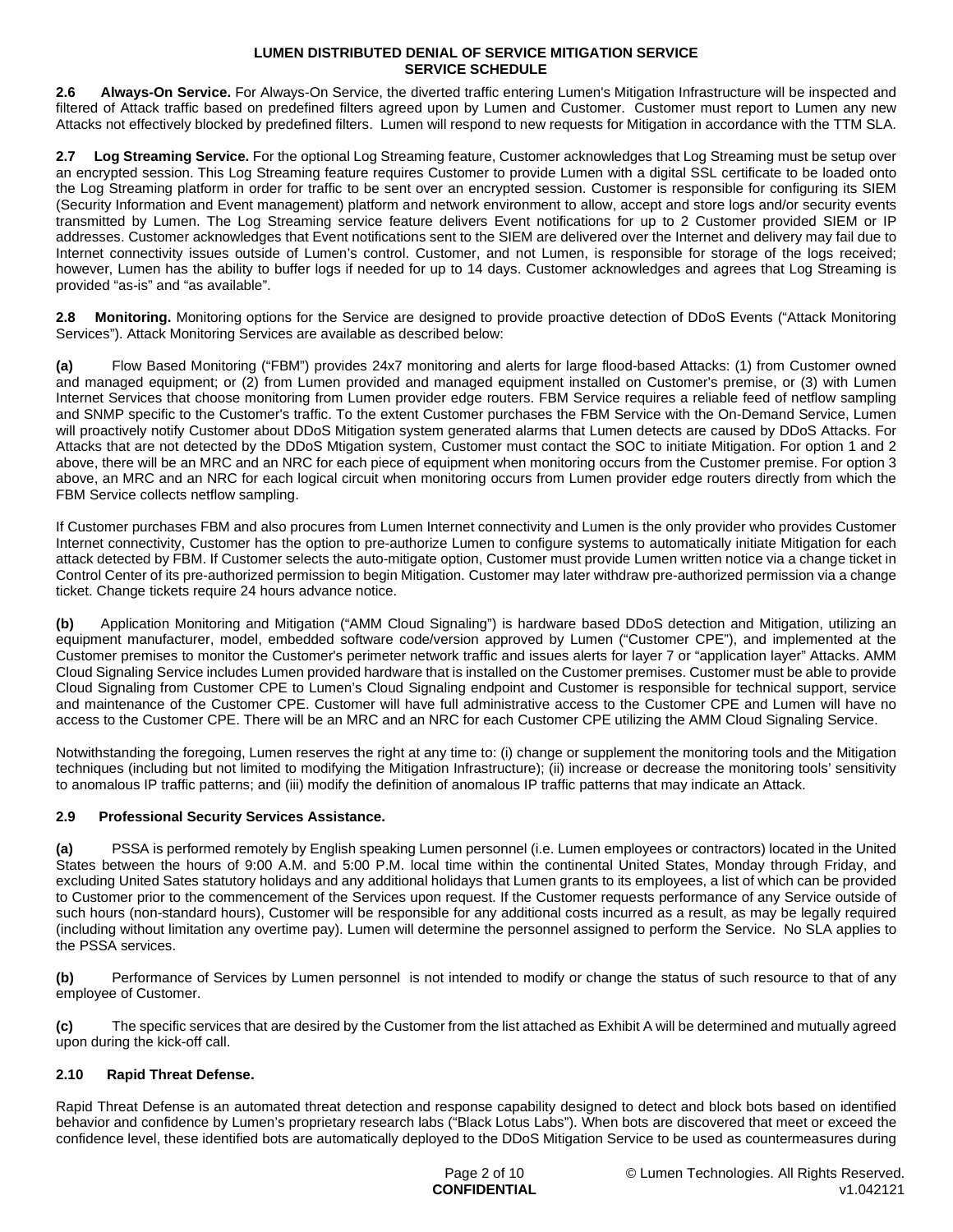an active DDoS Attack. Due to the varying nature of malicious activity, Lumen cannot guarantee that all malicious activities intended to be blocked will be identified, detected and blocked. Customer can view automated actions via DDoS Mitigation Service Portal.

## **2.11 Service Level Agreements ("Service Levels") and Associated Remedies.**

The following Service Levels are not available until completion of Service Validation. Whether a Service issue constitutes an outage or failure for Service credit purposes will be determined by Lumen on the basis of available records, data and other evidence, including through the use of third party monitoring tools. Credits are only available against the MRC for the affected Service. The Service Levels stated in Sections A - C below apply to the Mitigation aspect of Service. Service Levels do not apply to Excused Outages, or periods of Special Unavailability, Suspension or Chronic Problems.

**(A) DDoS Mitigation Service Levels, Service Credits and Chronic Outages.** Lumen will use commercially reasonable efforts to ensure the Mitigation Infrastructure is available to Customer one hundred percent (100%) of the time once Customer's IP traffic is routed to the Mitigation Infrastructure in response to a confirmed Attack and until Customer's IP traffic is re-routed back to normal following cessation of such Attack (the "Mitigation SLA"). For purposes of this Mitigation SLA, a "Mitigation Service Outage" means that the Mitigation Infrastructure is unavailable to Customer to the extent that Customer is routing traffic through such Mitigation Infrastructure (*i.e.,* the Customer cannot pass traffic through the Mitigation Infrastructure) for more than 60 consecutive seconds. In the event the Mitgation SLA is not met, the following remedies will apply:

| Mitigation Service Outage duration           | Service Credit     |
|----------------------------------------------|--------------------|
| >60 consecutive seconds <4 consecutive hours | 3 days of the MRC* |
| >4 consecutive hours_                        | 5 days of the MRC* |

\*Service Credits is based on the MRC associated with the affected Service at the affected location. Per day calcuation based on a 30 day calendar month.

In no event will Customer receive a credit for more than one (1) Mitigation Service Outage per day pursuant to the terms of this Section 2.11 (A), regardless of the number of times Lumen fails to comply with the Mitigation SLA during that day.

Chronic Outages. In addition to the above credit(s) and as Customer's sole remedy for any non-performance of the Service, Customer will be entitled to terminate the affected DDoS Mitigation Service without early termination liability within 30 calendar days of the date/time the right of termination is triggered if any of the following apply:

(i) a single, continuous Mitigation Service Outage extends for 10 or more consecutive days; or

(ii) 7 separate Mitigation Service Outages each lasting at least 60 minutes in a 90 day period; and

(iii) if Customer has procured from Lumen an IPVPN circuit or Lumen Internet Service circuit as part of the DDoS Mitigation Service, Customer's termination rights in this Service Schedule extend to the applicable IPVPN Service or Lumen Internet Service.

**(B) Time to Mitigate ("TTM") Service Level ("SLA").** Lumen agrees to deploy Mitigation following Customer approval (which may be verbal) and Customer properly routing traffic to the Mitigation Infrastructure during an Attack. The TTM SLA is measured in minutes commencing from either (i) the time Lumen obtains Customer approval and Customer properly routing traffic to the Mitigation Infrastructure during an Attack, or (ii) the time of automated initiation by FBM to route Customer's traffic to the Mitigation Infrastructure when an attack is detected ("Auto-Mitigation") until the time (in minutes) Lumen deploys countermeasures to initiate Mitigation. The applicable TTM SLA for each type of Attack is set forth below.

| <b>Attack Type</b>     | <b>TTM SLA for</b><br><b>On-Demand without auto-</b><br>mitigation | <b>TTM SLA for</b><br>On-Demand with auto-mitigation | <b>TTM SLA for</b><br>Always-On |
|------------------------|--------------------------------------------------------------------|------------------------------------------------------|---------------------------------|
| <b>UDP/ICMP Floods</b> |                                                                    |                                                      |                                 |
| <b>SYN Floods</b>      |                                                                    |                                                      |                                 |
| <b>TCP Flag Abuses</b> | 10 minutes                                                         | 5 minutes                                            | 2 minutes                       |
| <b>DNS Reflection</b>  |                                                                    |                                                      |                                 |
| <b>DNS Attack</b>      |                                                                    |                                                      |                                 |
| HTTP GET/POST Attacks* |                                                                    |                                                      |                                 |

\*HTTP Attack Mitigation requires a subscription to the Web Application Firewall and BOT Management (WAF/BOT) service which is purchased separately.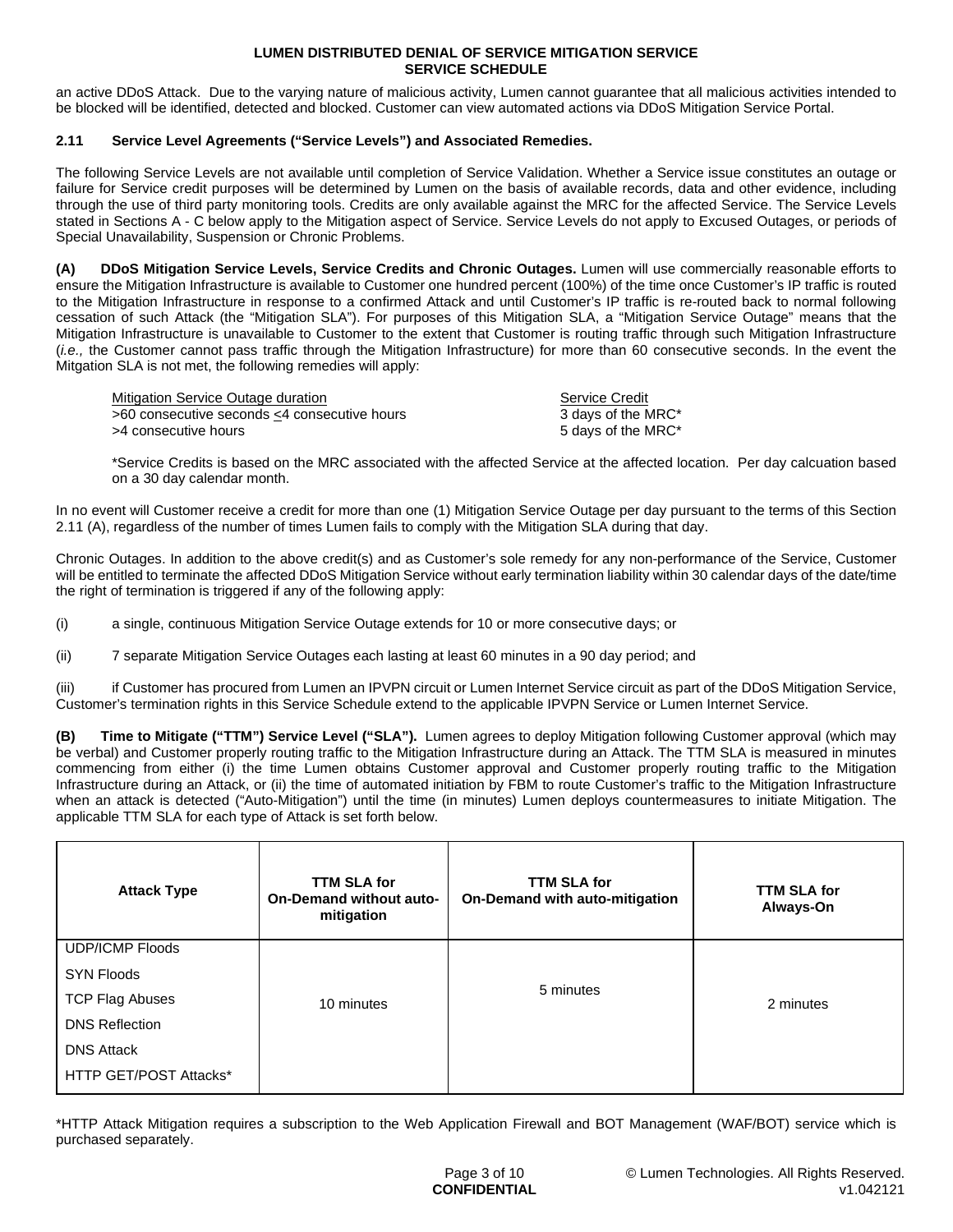In the event the TTM SLA is not achieved, the following remedies apply:

| Time to Initiate Mitigation | <b>Service Credit</b> |
|-----------------------------|-----------------------|
| >10 minutes < 60 minutes    | 1 day of the MRC*     |
| >60 minutes < 6 hours       | 2 days of the MRC*    |
| >6 hours                    | 7 days of the MRC*    |
|                             |                       |

\*Service Credit is based on the MRC associated with the affected Service at the affected location. Per day calcuation based on a 30 day calendar month.

If the TTM SLA is not achieved three or more times in a single day, Lumen will provide a single credit for that day equal to the maximum 7 days of the MRC credit.

If 3 or more TTM SLAs are not met during a calendar month, in addition to Service credits, Customer will have the right to terminate the applicable Service without early termination liability; provided that the right of termination is exercised wtihin 30 days following the date/time the right of termination is triggered.

Customer is deemed to have pre-approved Mitigation for Auto-Mitigation option or Always-On and the SOC does not have to call Customer to start Mitigation. Certain mitigation countermeasures related to FBM Service may be pre-authorized by Customer. If a countermeasure is required that has not been pre-authorized (e.g. in addition to the pre-authorized countermeasures), verbal approval is required from Customer to deploy such countermeasure.

Mitigation requiring traffic analysis and custom signature development are not covered under the TTM SLA.

## **(C) Attack Monitoring Services Time to Notify Service Level (FBM and AMM Cloud Signaling Services only).**

If Customer orders FBM Service or AMM Cloud Signaling Service, Customer may request a credit as set forth below if an Attack Monitoring Failure to Notify Event ("FTN Event") occurs. An FTN Event is an Event in which an Attack Monitoring DDoS alert occurs but steps to notify Customer within a period of 15 minutes from the time that Lumen receives a "Type DDoS" alert are not taken. Timely efforts to notify Customer whether via email or phone satisfy the requirement to take such steps whether or not the Customer can be reached.

For each FTN Event that occurs during a calendar month, upon Customer request Lumen will provide a Service credit equal to the prorated charges for 3 days of the MRC applicable to the affected Service. If 3 or more FTN Events occur during a calendar month, in addition to Service credits, Customer will have the right to terminate the applicable FBM Service or AMM Cloud Signaling Service or Service without early termination liability; provided that the right of termination is exercised wtihin 30 days following the date/time the right of termination is triggered.

#### **(D) General Terms for all Service Levels.**

Lumen continually makes improvements to the Service and reserves the right to make any updates, error corrections, bug fixes, and other modifications to any software, equipment or hardware utilized by Lumen to provide the Services, at any time. Lumen will use reasonable efforts to make such changes during the Regularly Scheduled Maintenance window.

To be eligible for SLA credits, Customer must be current in its obligations, and Customer must contact Lumen Billing Inquiries via the contact information provided on their invoice, open a ticket in the Portal or contact their account manager to report any issue for which Customer thinks a Service Level may apply within 30 calendar days after the issue occurs. Credits will only apply for the Mitigation aspect of the Service provided pursuant to an MRC, and will not apply to any other DDoS Mitigation Service, including, without limitation, any custom service. Duplicative credits (e.g., for both a Mitigation SLA and a TTM SLA) will not be awarded for a single failure or outage. If a single failure or outage triggers both the Mitigation SLA and TTM SLA, Customer will be entitled to receive the higher of the two credits. The aggregate credits under subparts (A), (B) and (C) above to be provided in any calendar month will not exceed 100% of the MRC of the affected Service. Cumulative credits in any one month must exceed \$100.00, or local currency equivalent, to be processed. The Service credits and termination rights stated in this Service Schedule will be Customer's sole and exclusive remedies with respect to the DDoS Mitigation Service and related Services provided under this Service Schedule.

**3. Customer Responsibilities.** Lumen will not be liable for any failure to perform due to Customer's failure to fulfill Customer's responsibilities and requirements as detailed in this Service Schedule or due to Customer's errors or omissions in setting up the environment.

**3.1 Charges.** Customer will be billed monthly in advance based on a fixed rate for Mitigation up to a predefined bandwidth level. The manner of billing selected will be set forth in the Order. Fixed rate charges for DDoS Mitigation Service consist of 2 components: (a) a non-recurring charge ("NRC", "One Time Charges", or similar references") and (b) a monthly recurring charge ("MRC", "Monthly Charge", or similar references). The Service Commencement Date begins upon issuance of a Connection Notice. The Connection Notice will be issued on the first to occur of: (i) successful completion of Service Validation or (ii) five (5) business days after Lumen notifies Customer that it has provisioned all components of the Service that Lumen can provision without Customer's assistance. If there are multiple locations, billing will begin with the Service Commencement Date for the initial location (unless other locations are not available due to the fault of Lumen). Special terms may be available for a DR Site as agreed to in an Order or Addendum to the Order. For PSSA, MRC is billed in advance at the rates identified in the applicable Order. Charges for certain Services are subject to (a) a property tax surcharge and (b) a cost recovery fee per month to reimburse Lumen for various governmental taxes and surcharges. Such charges are subject to

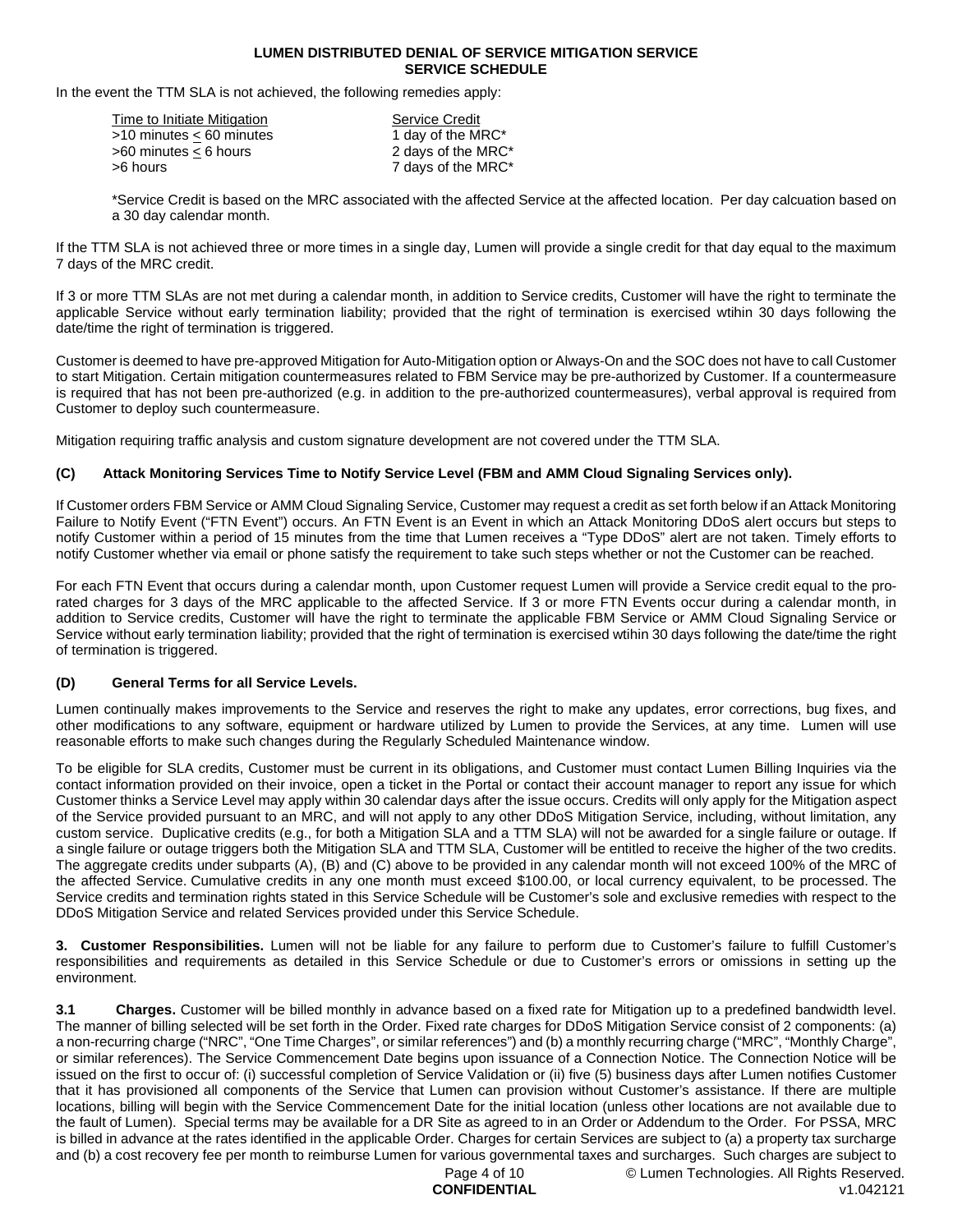change by Lumen and will be applied regardless of whether Customer has delivered a valid tax exemption certificate. For additional details on taxes and surcharges that are assessed, visit [www.lumen.com/taxes.](http://www.lumen.com/taxes)

Customer may seek expedited "turn-up" of Service for an additional one-time charge ("Expedited Service"). Customer acknowleges and agrees that accepting the Expedited Services means acceptance of the DDoS Services for the Service Term specified in the Order and cooperating with Lumen to ensure the DDoS Services ordered can be installed and provided. If Customer does not cooperate and accept the Services after the Expedited Services have been turned up, Customer will be billed and agrees to pay 100% of the MRC multiplied by the number of months remaining in the Service Term. Lumen will exercise good faith efforts to turn up Expedited Service for GRE Service in one (1) business day; however this is a nonbinding objective. For DDoS Mitigation Service other than GRE Service, the Order will be processed in a prioritized manner. If Customer orders Expedited Service, there is no Portal access and no Service Levels will apply to Expedited Service during the first seven (7) days of service. Lumen reserves the right to suspend Expedited Service and the other DDoS Mitigation Services at any time if Customer fails to satisfy credit requirements which may be imposed after the completion of a credit review.

**3.2 IP Addresses.** If Lumen assigns to Customer an IP address as part of the provision of Service, the IP address will revert to Lumen after termination of the applicable Order for any reason whatsoever, and Customer will cease using the IP address. At any time after termination, Lumen may re-assign IP address(es) to another user.

If Lumen does not assign to Customer an IP address as part of the provision of Service, Customer represents and warrants that all title, right and interest in and to each IP address used by Customer in connection with the Service is owned exclusively by Customer and/or Customer has all permissions necessary from the owner to enable Lumen and Customer to perform their obligations. Customer wll defend, indemnify and hold Lumen harmless from any claim, demand or action arising in connection with a breach of the foregoing warranty.

**3.3 Customer Information.** Customer must provide and maintain an English-speaking point of contact with current, complete and accurate contact information at all times that is reachable 24/7 for the Service's required notifications and should be authorized to consent to make or direct changes to the Customer's security infrastructure or architecture, as applicable. Customer must provide Lumen with advance notice of at least five (5) business days of any network topology or system changes that may affect the Service or the effectiveness of the DDoS Mitigation system policy. For changes that are Service or price impacting, changes must be agreed to in a new Order before the change will go into effect. Lumen may not be able to provide the Service if Customer's point of contact information is out of date or inaccurate or if Customer performs system changes without prior notification to Lumen. Failure to notify Lumen of system changes may result in the inability to monitor traffic or the generation of false alerts. Lumen will work with the Customer to resolve chronic false positives and other nuisance alerts; however, if alerting issues are not resolved satisfactorily, Lumen may modify the DDoS Mitigation system configuration to reduce repetitive alarms caused by Customer system changes.

**3.4** Customer must promptly notify Lumen if it believes it is under Attack and provide Lumen with reasonable assistance to reroute the IP traffic to the Mitigation Infrastructure in order for the Service to function properly.

**3.5** Customer must cooperate with Lumen and Lumen's vendors in coordinating setup of the DDoS Mitigation Service, including but not limited to, placing the necessary routing device at the edge of Customer's environment and cooperating with Lumen in the rerouting of IP traffic to the Mitigation Infrastructure during an Attack.

**3.6** For the Direct Service, Customer must procure from Lumen connectivity between the Lumen network and the Customer premises or data centers (border routers) per the following criteria: (i) the demarcation point is the physical network port of the Mitigation Infrastructure, (ii) the connectivity must consist of at least one (1) IPVPN circuit directly to the port on the Mitigation Infrastructure from each of Customer's premises or data centers, and (iii) any Ethernet circuit must support 802.1Q. Provisioning begins upon confirmation of IPVPN circuit availability. Lumen may suspend Direct Services if Lumen detects that any Customer provided equipment is causing interference with the Lumen network or other customers. Any IPVPN circuit provided by Lumen will be subject to service levels as set forth in Lumen's standard service schedule for such service or as otherwise agreed in writing by Customer and Lumen.

**3.7** For the Internet Direct Service, Customer must procure from Lumen connectivity between the Lumen network and the Customer presmises or data centers (border routers) per the following criteria: (i) the demarcation point is the physical network port of the Mitigation Infrastructure, (ii) the connectivity must consist of at least one (1) Lumen Internet Service circuit capable of connecting to the port on the Mitigation Infrastructure from each of Customer's premises or data centers (subject to availability), and (iii) any Ethernet circuit must support 802.1Q for delivery of Internet and scrubbed traffic on a shared VLAN that also delivers the Internet traffic or two (2) separate VLANs. Provisioning begins upon confirmation of Lumen Internet Service circuit availability. Lumen may suspend Internet Direct Services if Lumen detects that any Customer provided equipment is causing interference with the Lumen network or other customers. Any Lumen Internet Service circuit provided by Lumen will be subject to service levels as set forth in Lumen's standard service schedule for such service or as otherwise agreed in writing by Customer and Lumen.

**3.8 Notification Responsibilities.** Customer must provide Lumen with of all the following notices: (i) 24 hours advance notice of any potential promotional events or other activities that may increase Customer's network or website traffic; (ii) immediate notice of any sudden events that may cause significant IP traffic pattern changes in Customer's network; (iii) 24 hours advance notice of any Customer requests to change the traffic baseline; (iv) immediate notice of any additions or deletions to the list of Customer IP addresses subject to the Service; and (v) immediate notice if Customer believes it is under a DDoS Attack (vi) immediate notice related to any changes to Customer's contact information, including email.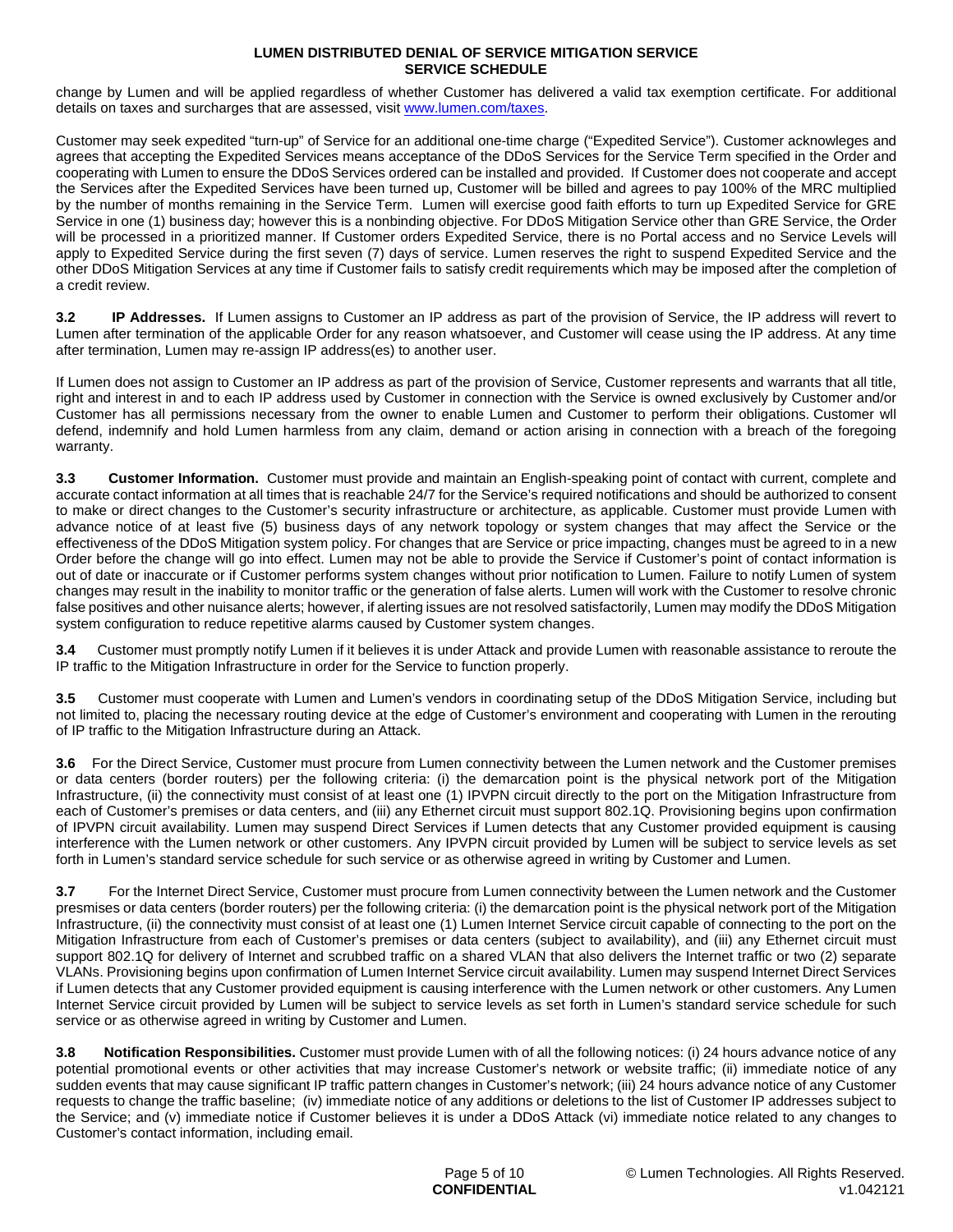**3.9** Customer must establish and consistently maintain reasonable and adequate security policies and devices for defense of its assets. Customer acknowledges that the Services are regarded as a tool that can be used as part of the Customer's overall security strategy, but not as a total solution. Customer acknowledges that Customer, and not Lumen, is responsible for Customer's own network security policy and security response procedures.

**3.10** Customer understands and expressly consents that in the performance of its obligations in this Service Schedule, notwithstanding any other requirements in the Agreement between Lumen and Customer, Lumen (or its vendors) may route Customer traffic to the Mitigation Infrastructure which is located in a country other than the country of origination and/or destination of such traffic.

**3.11** If Customer or Lumen detect the Service is being affected by a continuing error, conflict or trouble report, or similar issue (in each case a "Chronic Problem") caused by the Customer, Customer will resolve any Chronic Problem by taking whatever steps are deemed necessary to rectify the same, including, but not limited to: (i) removing or modifying the existing Service configuration (or requesting Lumen to remove the same); or (ii) replacing Customer's equipment providing distributed denial of service Mitigation should that be deemed necessary. If Customer has not remedied the Chronic Problem within 30 days of request by Lumen, then Lumen may suspend or terminate the Service. The SLA will not apply and Customer will not be entitled to receive a credit or exercise a termination right under the SLA during periods of of Chronic Problems caused by Customer.

**3.12** In relation to Professional Security Services Assistance, Customer agrees to complete an upfront questionnaire that gathers necessary context for performance of the PSSA service including but not limited to: (i) Business context being protected by DDoS Service; (ii) Identify any applicable compliance standards that apply to their business; (iii) Identify any existing DDoS concerns; (iv) identify any business changes that may have near-term impacts on traffic patterns impacting DDoS protection. In addition, Customer agrees to (i) provide a point of contact to coordinate the service activities; (ii) provide Lumen with timely responses to inquiries around providing the service; (iii) timely participation in phone call(s) to discuss conditions or questions regarding any activities; (iv) specifically identify and provide Lumen with access to all relevant Customer-controlled information, resources and locations required to perform and/or complete the Services.

**3.13 Installation/Setup.** Customer will cooperate with Lumen by providing Lumen with all information concerning the Service reasonably requested by Lumen and providing the point of contact. Customer will provide data parameters that will allow Lumen to determine the proper threshold levels in an attempt to diagnose a DDoS Attack. Lumen may periodically require Customer to allow traffic monitoring to determine proper threshold levels.

**3.14 Lumen Provided Software.** (a) If any third-party software, including any corresponding documentation, is provided to Customer by Lumen in connection with the Service, Customer agrees to use third party software strictly in accordance with all applicable licensing terms and conditions including any click to accept terms required as part of the download/install process. Customer will defend, indemnify and hold Lumen harmless from any claim, demand or action arising in connection with Customer's failure to comply with the third party terms or use of third party software in a manner not authorized by this Schedule; and (b) Customer acknowledges and agrees that it is solely responsible for selecting and ensuring that Customer provided software and systems are up to date and supportable. Customer is solely responsible for the installation, operation, maintenance, use and compatibility of the Customer provided software or systems. Customer's failure to do so may result in Lumen's inability to provide the Services and Lumen will have no liability therefrom, including for missed Service Levels.

**3.15 Testing.** Customer will not attempt, permit or instruct any party to take any action that would reduce the effectiveness of the Service. Without limiting the foregoing, Customer is specifically prohibited from conducting unannounced or unscheduled test DDoS Attacks, penetration testing, or external network scans on Lumen's network without the prior written consent of Lumen.

**3.16 Change Request.** Customer ordering DDoS Mitigation Service must request non-price impacting Service changes by opening a ticket or by contacting the SOC. Customer must provide complete authentication credentials when requesting changes. Any nonemergency changes or service design changes that may be required outside of an Attack such as prefix additions and migration from On-Demand to Always-On require a change order.

Customers ordering Lumen® DDoS Hyper<sup>sM</sup> can make non-price impacting Service changes or service design changes that are price impacting, but they require a change order via the online self-service interface.

**3.17** Neither Customer nor its representatives will attempt in any way to circumvent or otherwise interfere with any security precautions or measures of Lumen relating to the Service or any other Lumen equipment.

**3.18** Customers who have published RPKI ROAs are responsible for updating the Route Registry associated with their IP space and AS number to permit Lumen to advertise the applicable IP address to help ensure proper routing of legitimate traffic. If Customer does not update the registry accordingly Lumen's ability to mitigate some or all of the Attack(s) on Customer's IP address will be reduced.

**3.19 Portal Use.** If Lumen provides Customer with Portal access in connection with the Service, Customer will use access solely as for use with the Service in accordance with this Service Schedule and the Agreement, and Customer will be responsible for any unauthorized access to or use thereof unless Customer can prove that access or use has not been caused by any culpable action or omission of Customer or attributable to Customer. A monthly recurring charge will apply to any Customer users in excess of ten (10) Customer users of the Service Portal. The Service uses two-factor authentication ("2FA") for access to the Portal. The 2FA tokens will be disabled for accounts that have not been active in more than six (6) months requiring such users to request new tokens if they wish to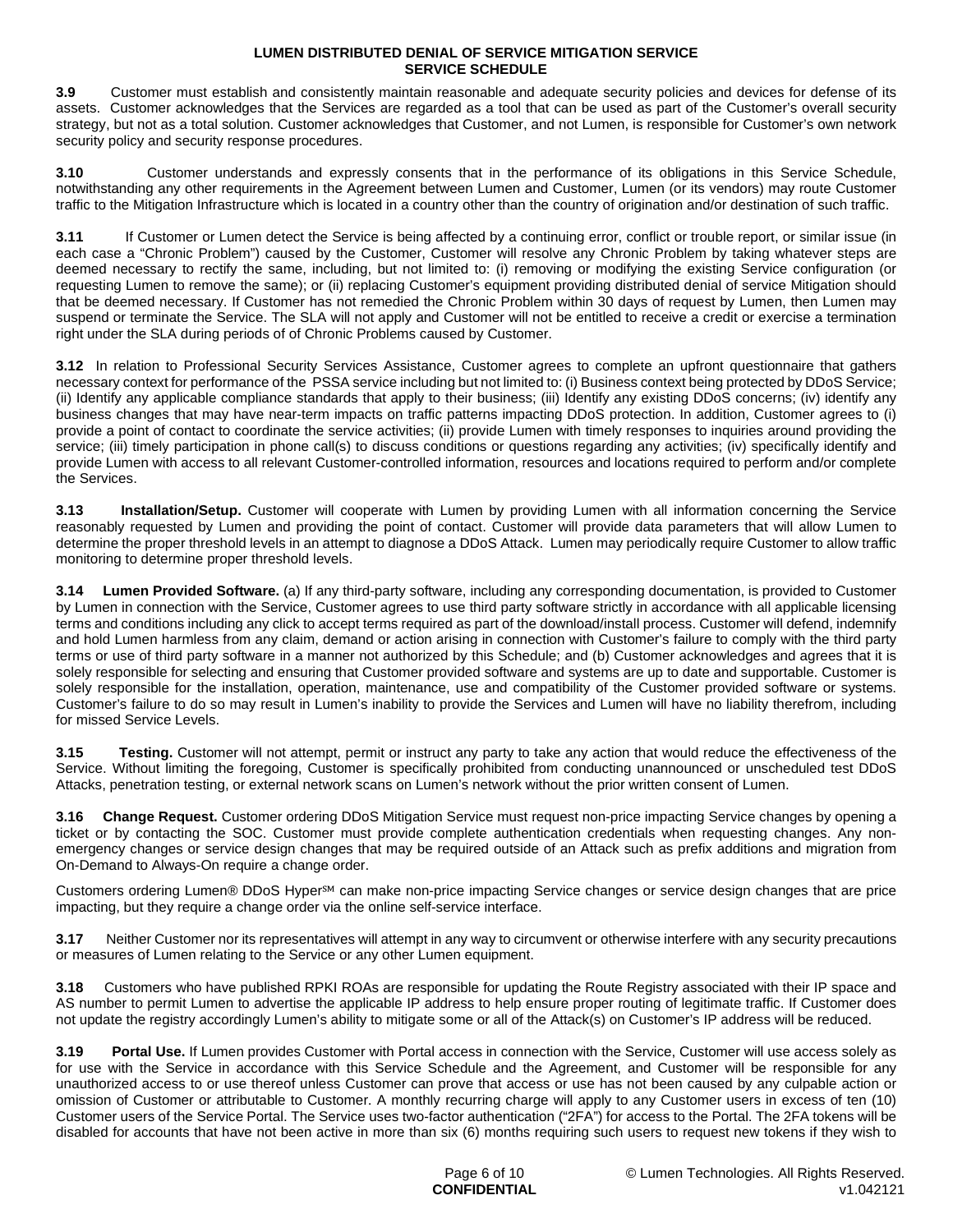reestablish access. In addition, as ar part of any support requested by Customer, Lumen may need to access Customer information within the Portal and Customer's request for support constitutes its consent for Lumen to access the Portal information as needed.

## **4. Additional Service Limitations and Disclaimers.**

**4.1 Intellectual Property.** If Lumen or any employee of Lumen develops or creates any intellectual property as part of DDoS Services ("DDoS Intellectual Property"), that DDoS Intellectual Property will be, and remain, the exclusive property of Lumen, will not be considered a work for hire. DDoS Intellectual Property includes, by way of example, playbooks, runbooks, reports, operational processes, and Lumen equipment configuration settings. Customer will have no right to sell, lease, license or otherwise transfer, with or without consideration, any DDoS Intellectual Property to any third party or permit any third party to reproduce or copy or otherwise use or see the DDoS Intellectual Property in any form and will use all reasonable efforts to ensure that no improper or unauthorized use of the DDoS Intellectual Property is made. Customer will not reverse engineer or de-compile any DDoS Intellectual Property, unless expressly permitted by applicable law. Customer will promptly, upon termination of this Schedule or upon the request of Lumen, deliver to Lumen all DDoS Intellectual Property without retaining any copy or duplicate; except that Customer may keep a copy of any report(s) provided by a PSSA subject to prior approval of Lumen and treatment of the reports as "confidential" pursuant to the terms of the Agreement. Customer is expressly prohibited from using any component of the DDoS Mitigation Service or DDoS Intellectual Property other than as expressly provided for in this Service Schedule.

**4.2 Personal Data.** Customer and Lumen acknowledge that it may be necessary to provide the other party with personal data or to access personal data of the other party as necessary for the performance of each party's obligations under the Agreement and/or this Service Schedule, including, but not limited to and where applicable, employees' and authorized representatives' names, business contact information, technical or operational data (such as online identifiers), credentials to access Portals and other platforms made available by one party to the other and similar personal data. The parties acknowledge and agree that each is a controller with respect to any such personal data exchanged under the Agreement and/or this Service Schedule, and any such personal data is provided on a controller-tocontroller basis. Any personal data exchanged in accordance with this Section will be limited to the extent necessary for the parties to perform their obligations or exercise their rights under the Agreement or this Service Schedule. As used in this Service Schedule, the terms "personal data," "processing," "processor" and "controller" will have the meanings ascribed to them in applicable data protection laws, including, without limitation, the European Union General Data Protection Regulation (Regulation (EU) 2016/679). Each party will be independently and separately responsible for complying with its obligations as a controller under applicable data protection laws in its capacity as a data controller with respect to the personal data it provides to the other party and/or receives from the other party. Unless otherwise set forth in the Agreement, Lumen personnel will not access or attempt to access personal data that is processed via the operation of the Service. Processing is typically carried out at machine-level and Lumen will not retain any copies of data longer than necessary to perform the applicable Service or perform under the Agreement. To the extent legally required, Customer and Lumen will enter into separate written agreements required to comply with laws governing the relationship between a controller and processor with respect to the processing of personal data described in this Section, including, without limitation, any agreements required to facilitate necessary cross-border personal data transfers. Customer will be responsible for notifying Lumen whether such written agreements are required based on the nature of the data being processed.

## **4.3 Additional Disclaimer of Warranty; Liability.**

**4.3.1** Customer acknowledges the Services endeavor to Mitigate security Events, but such Events, even if determined to be Attacks, may not be mitigated entirely or rendered harmless. Customer further acknowledges that it should consider any particular Service as just one tool to be used as part of an overall security strategy and not a guarantee of security. The Service provided in this Service Schedule is a supplement to Customer's existing security and compliance frameworks, network security policies and security response procedures, for which Lumen is not, and will not be, responsible. While Lumen will use reasonable commercial efforts to provide the Services in accordance with the SLA, the Services are otherwise provided "as-is". LUMEN MAKES NO WARRANTY, GUARANTEE, OR REPRESENTATION, EXPRESS OR IMPLIED, THAT ALL SECURITY THREATS AND VULNERABILITIES WILL BE DETECTED, THAT THE PERFORMANCE OF THE SERVICES WILL RENDER CUSTOMER'S SYSTEMS INVULNERABLE TO SECURITY BREACHES, THAT ANY THIRD PARTY SOFTWARE PROVIDED BY CUSTOMER WILL BE COMPATIBLE WITH THE SERVICE AND/OR THAT LUMEN'S PERFORMANCE OF SECURITY SERVICES, INCLUDING ACTIVITIES OR TASKS WILL COMPLY WITH OR SATISFY ANY APPLICABLE GOVERNMENTAL OR INDUSTRY DATA SECURITY STANDARD. IF ACTIVITIES OR TASKS INCLUDE BY WAY OF EXAMPLE, MAKING RECOMMENDATIONS, PERFORMING ASSESSMENTS, TESTS, OR PROVIDING REPORTS CUSTOMER AGREES THAT SUCH ACTIVITIES ARE PROVIDED IN GOOD FAITH AS TO ITS ACCURACY A AND LUMEN DOES NOT AND CANNOT GUARANTEE THAT SUCH ACTIVITIES, RECOMMENDATIONS, ASSESSMENTS, TESTS OR MONITORING WILL BE ACCURATE, COMPLETE, ERROR-FREE, OR EFFECTIVE IN ACHIEVING CUSTOMER'S SECURITY AND/OR COMPLIANCE RELATED OBJECTIVES. ALL PROFESSIONAL SECURITY ASSISTANCE SERVICES ARE PROVIDED AS IS. Neither Lumen or its vendors will be liable for any damages or liabilities however classified including third party claims which Customer or third parties may incur as a result of: (i) non-compliance with any standards which apply to Customer, and/or (ii) reliance upon (or implementation of recommendations from) results, reports, tests, or recommendations related to the Services; or (iii) loss or corruption of data or information transmitted through the Service.

**4.3.2 Direct Damages.** Except for the payment and indemnification obligations of Customer and subject to the Liability Limitations and Exclusions provision in the Agreement or similar waiver of consequential damages provision, the total aggregate liability of each party arising from or related to this Service Schedule will not exceed the total MRCs, NRCs, and usage charges paid or payable to Lumen for the affected Services under this Service Schedule in the six months immediately preceding the first event giving rise to the cause of action ("Damage Cap").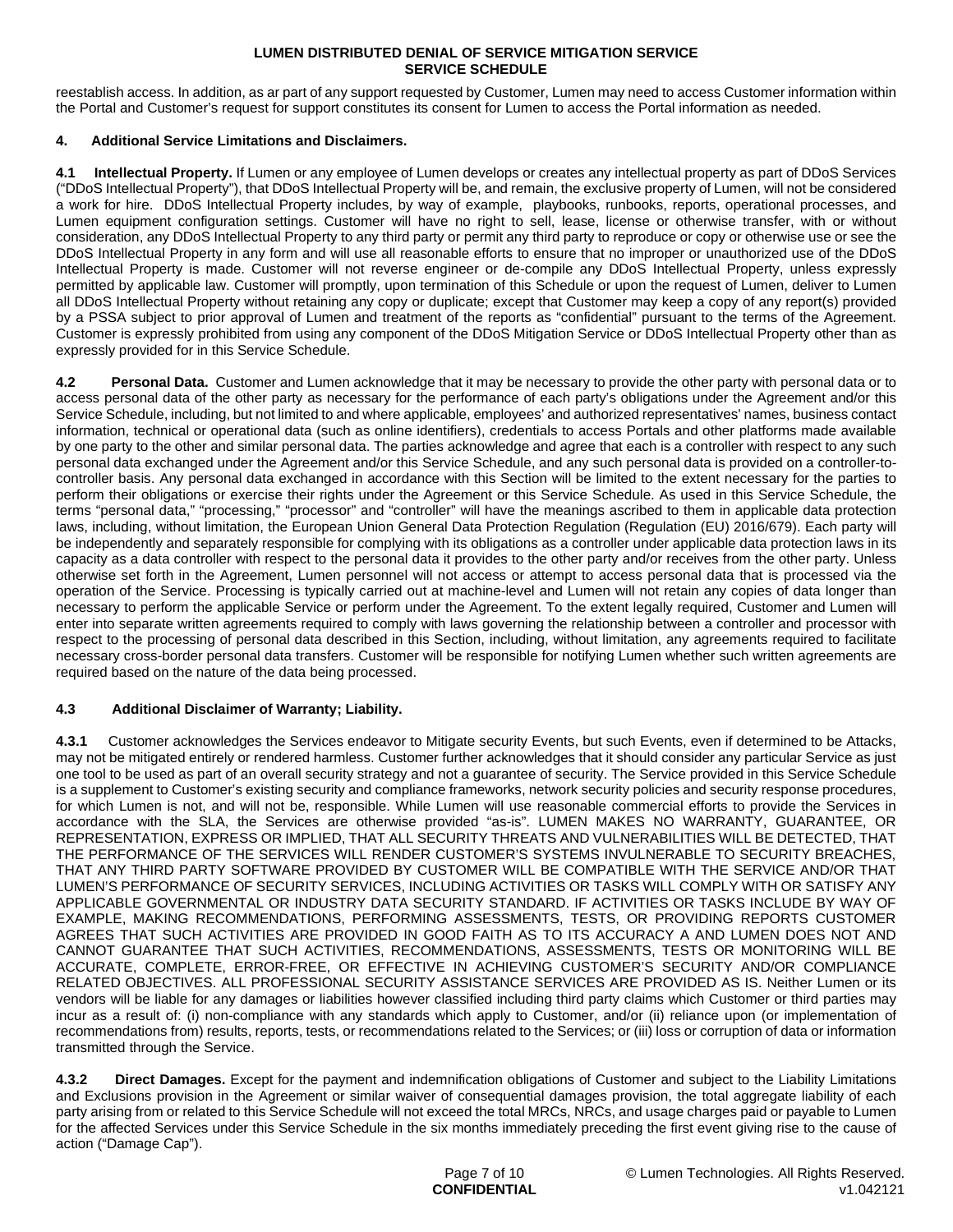#### **4.4 Suspension; Access; Restrictions.**

Lumen may temporarily suspend any Service immediately in the event Lumen has a good faith belief that Suspension is reasonably necessary to Mitigate damage or liability to the Mitigation Infrastructure or Lumen network or to other customers of Lumen that may result from Customer's continued use of the Service. In addition to any rights or obligations of the parties due to regulatory changes in the Agreement, Lumen may terminate any Order in the event Lumen or an applicable vendor or subcontractor cannot maintain any required regulatory approvals, despite its reasonable efforts to do so. In the event of any expiration or termination of any Service, Customer's access to the applicable Services will end and the Services do not include assisting Customer with any transition to an alternative provider.

Nothing in this Service Schedule or the Agreement grants Customer any rights to, and Customer is expressly prohibited from, reselling the Services or using any component of the Service or any Lumen proprietary materials to create or offer derivative versions of the Service either directly, or through a third party, as a standalone service offering, as bundled with Customer's services or products, or on a servicebureau basis. Customer understands that DDoS may result in disruptions of and/or damage to end-user Customers' or third parties' information systems and the information and data contained therein, including but not limited to denial of access to a legitimate system user. The Services do not include backing up data prior to deploying DDoS Services or for arranging alternative means of operation should such disruptions or failures occur. Customer understands and acknowledges that the Service is not suitable for the maintenance or processing (apart from mere transmission) of protected health information consistent with the Health Insurance Portability and Accountability Act (HIPAA), as amended or any other applicable laws in the matter.

**5. Definitions.** Any capitalized terms used in this Service Schedule and not otherwise defined will have the meanings set forth in the Agreement.

"Always-On" refers to an optional feature for DDoS Mitigation Direct, DDoS Mitigation Internet Direct Service, or DDoS Mitigation GRE Service that continually diverts Customer's inbound internet traffic through the Mitigation Infrastructure using BGP networking service.

"Attack" means a distributed denial of service attack on a computer system or network that causes a loss of service to users, typically the loss of network connectivity and services by consuming the bandwidth of the victim network or overloading the computational resources of the victim system.

"Clean (Post-Mitigation) Traffic Capacity" means the level of traffic using standard DDoS Mitigation Service as identified on the Order that is returned to the Customer "clean" following the Mitigation process.

"Cloud Signaling" means the process by which Application Monitoring and Mitigation Service hardware deployed at the Customer premises utilizes automated monitoring tools to detect anomalies in IP traffic patterns and signals a potential Attack to Lumen's Mitigation Infrastructure.

"Customer Disaster Recovery Site" ("DR Site") means an alternative backup site that is used when a primary location becomes unusable due to failure or disaster. Customer will not use the DDoS Mitigation Service with production traffic at the DR Site except when use of the Customer primary site fails.

"Customer-Initiated Mitigation" is an optional feature for Always-On DDoS Mitigation Direct Service, Internet Direct Service or GRE Service that allows customers to initiate mitigation via BGP route announcements to Lumen rather than calling the Lumen Security Operations Center ("SOC"). Customer-Initiated Mitigation is equivalent to Customer approval to route traffic to the Mitigation Infrastructure for purposes of the TTM SLA. Customer-Initiated Mitigation is subject to Lumen availability based on its network configuration. If available, Customer must dynamically advertise the preferred prefixes into the clean return tunnels and the advertised prefixes automatically propagate from the Mitigation Infrastructure to the Internet and the Service automatically begins scrubbing the advertised traffic. The maximum number of prefixes that can be advertised via Customer-Initiated Mitigation is subject to technical constraints. Customer may elect this feature at the time of provisioning or after the Service is turned up via a ticket or by submitting to the SOC.

"DDoS Hyper" or "Lumen® DDoS Hyper℠" means DDoS Mitigation Service orderable online via self-serve experience. Lumen® DDoS Hyper<sup>sM</sup> includes a subset of service capabilities available within DDoS Mitigation Service.

"DDoS Mitigation Direct Service" or "Direct Service" or "IP VPN Direct Service" means DDoS Mitigation implemented using BGP route advertisements as a mechanism to re-route legitimate and Attack traffic through the Mitigation Infrastructure. Clean traffic is routed back to the Customer data center over IPVPN/EVPL logical connections between the Mitigation Infrastructure and Customer's border router(s).

"DDoS Mitigation GRE Service" or "GRE Service" means DDoS Mitigation implemented using BGP route advertisements as a mechanism to re-route legitimate and Attack traffic through the Mitigation Infrastructure. Clean traffic is routed back to the Customer data center using a GRE tunnel.

"DDoS Mitigation Internet Direct Service" or "Internet Direct Service" means DDoS Mitigation implemented using BGP route advertisements as a mechanism to re-route legitimate and Attack traffic through the Mitigation Infrastructure. Clean traffic is delivered on a Lumen provided Internet Service circuit only back to the Customer data center over a shared VLAN logical connection that also delivers the Internet traffic or separate VLAN logical connection.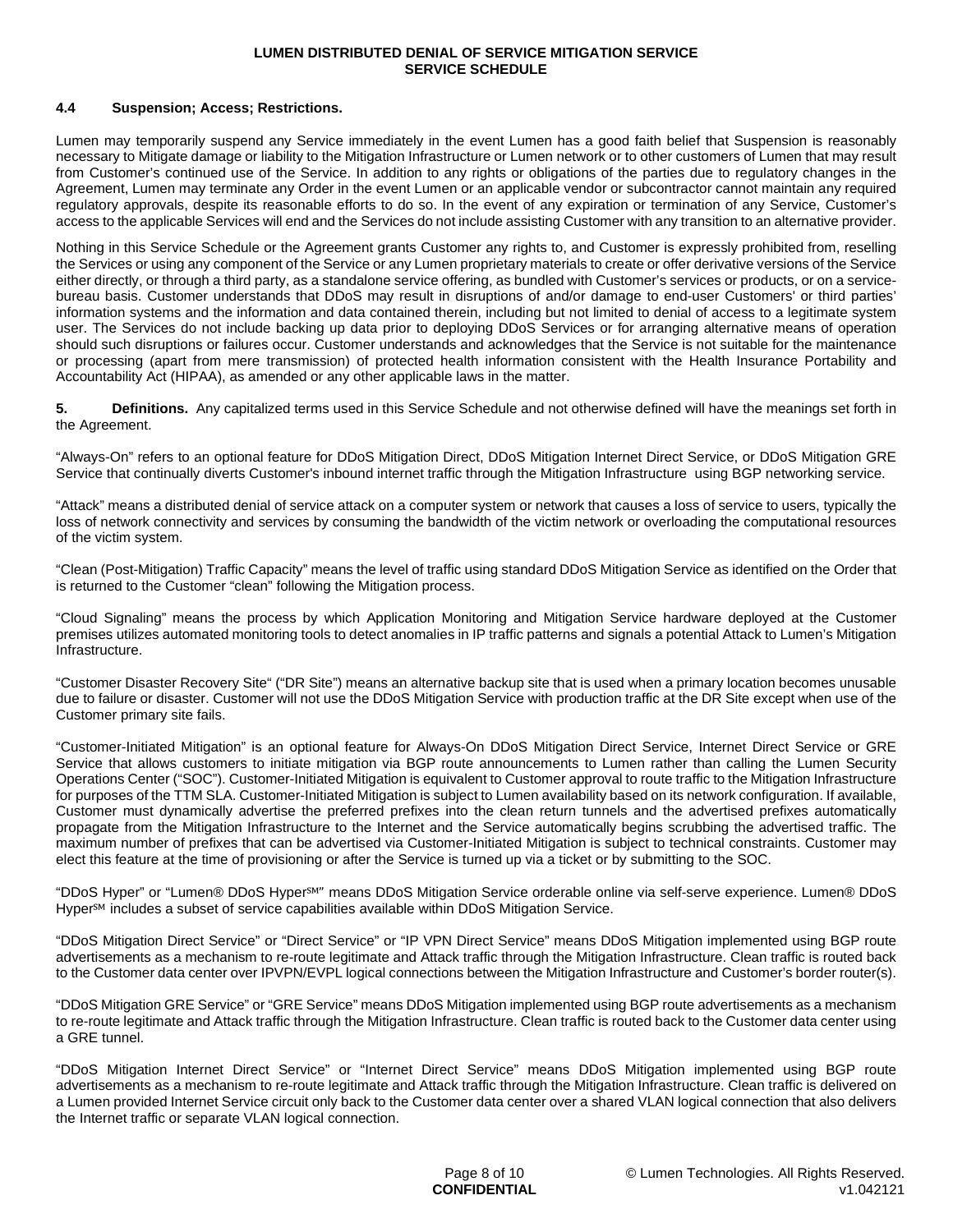"Event" means a security abnormality detected by the Service or reported by Customer to the SOC. An Event does not necessarily constitute an actual security incident or Attack and must be investigated further to determine its validity.

"Excused Outage" will also mean for purposes of this Service Schedule, and in addition to the Agreement, the SLA will not apply, and Customer will not be entitled to receive a credit or exercise a termination right under the SLA, for any outage that adversely impacts the Service that is caused by, or attributable to: (a) the acts or omissions of Customer, its employees, contractors or agents or its end users; (b) the failure or malfunction of equipment, applications, the public Internet, or systems not owned or controlled by, or attributable to, Lumen; (c) Regularly Scheduled Maintenance or emergency maintenance, alteration or implementation; (d) the unavailability of required Customer personnel or the inability of Lumen to contact Customer related to the Service, including as a result of failure to provide Lumen with accurate, current contact information (including email); (e) Lumen's lack of access to the Customer premises where reasonably required to restore the Service; (f) Customer's failure to release the Service for testing or repair and continuing to use the Service on an impaired basis; (g) Customer's failure to provide timely approvals and/or consents, including allowing Lumen to retune the Service as required for Lumen to provide the Service; (h improper or inaccurate network specifications provided by Customer; (i) Customer is in breach of its obligations under the Agreement or this Service Schedule; or (j) Customer failure to properly update the Route Origin Authorization ("ROA").

"Log Streaming" is an optional feature that allows customers to receive logs and Mitigation Event data to Customer's designated destination via syslog format. The Mitigation Event data is the information obtained from the Mitigation Infrastructure.

"Mitigation" or "Mitigate" means rerouting of traffic through Lumen DDoS Mitigation Service and initiating countermeasures with the intent to remove Attack traffic identified by the Mitigation Infrastructure located in Lumen's network.

"Mitigation Infrastructure" is defined as a collection of Lumen devices consisting of routers, servers and scrubbers that connect to Lumen's internet and are designed to filter malicious Attack traffic and pass through legitimate traffic in order to Mitigate the potential disruptions caused by an Attack.

"On-Demand" refers to an option for DDoS Mitigation Direct, DDoS Mitigation Internet Direct Service or DDoS Mitigation GRE Service that diverts Customer's inbound internet traffic through the Mitigation Infrastructure using BGP networking only when Customer traffic is under Attack or suspected of being under Attack.

"Portal" may refer to either the DDoS specific Portal where Customer will have access to see traffic monitoring, alerting and Mitigation or the general Lumen Portal where Customer may view Service inventory and Service tickets.

"Professional Security Services Assistance" or "PSSA" is an optional add-on feature that includes a quantity of hours per month, to be identified in the Order, of consulting, advisory and operational services by providing a designated, remote point of contact for the Customer throughout the term of the DDoS Mitigation Service. A Lumen Security Specialist will perform a variety of support tasks, as well as ongoing support and consultative activities related to the Lumen DDoS Mitigation service.

"Regularly Scheduled Maintenance" means any scheduled maintenance performed to the Mitigation Infrastructure. Regularly Scheduled Maintenance will not normally result in Service interruption. If Regularly Scheduled Maintenance requires an interruption, Lumen will: (a) provide Customer seven (7) days' prior written notice, (b) work with Customer to minimize such interruptions, (c) use commercially reasonable efforts to perform such maintenance between midnight and 6:00 a.m. local time where the Mitigation Infrastructure is located on which such maintenance is performed and (d) work with Customer to remove Always-On Customer traffic from the Mitigation Infrastructure during such maintenance to avoid interruption. Emergency maintenance may be performed on less or no notice.

"Resource Public Key Infrastructure" or "RPKI" is a specialized public key infrastructure standard, adopted by most Internet Service Providers (ISPs), that was designed and developed to provide a secure means of peer-to-peer IP Route announcements (BGP Protection). RPKI helps ensure that a route announcement is legitimately coming from the source AS ( Autonomous System ) and that it was registered with the Route Registry.

"Service Validation" means the process by which the DDoS Mitigation Service is confirmed as available as a part of the provisioning process enabling Lumen to obtain a profile of Customer's traffic. Customer will coordinate to schedule such Service Validation when contacted by Lumen to do so. Service Validation is conducted over two (2) windows during which traffic is routed through the Mitigation Infrastructure as follows: (a) an initial 2 hour "test" window, and (b) a 24-hour validation window. Service Validation must be completed for all or a subset of protected Class C subnet prior to routing traffic through the Mitigation Infrastructure.

"Special Unavailability" means the SLA will not apply, and Customer will not be entitled to receive a credit or exercise a termination right under the SLA related to unavailability of the Service due to (a) Customer misuse; (b) network unavailability, including telecommunications failures outside of the Mitigation Infrastructure or Lumen network and outside Lumen's sphere of responsibility; (c) Customer's sustained traffic load reaching a point that causes material degradation to or outage of the underlying Lumen Internet infrastructure not directly related to the Mitigation Infrastructure; (d) any other action or inaction by a third party not attributable to Lumen. Whether Special Unavailability is present will be determined by Lumen on the basis of available records, data and other evidence.

"Suspension" means Lumen's suspension of the DDoS Mitigation Service to Customer as permitted by this Service Schedule or as otherwise allowed under the Agreement.